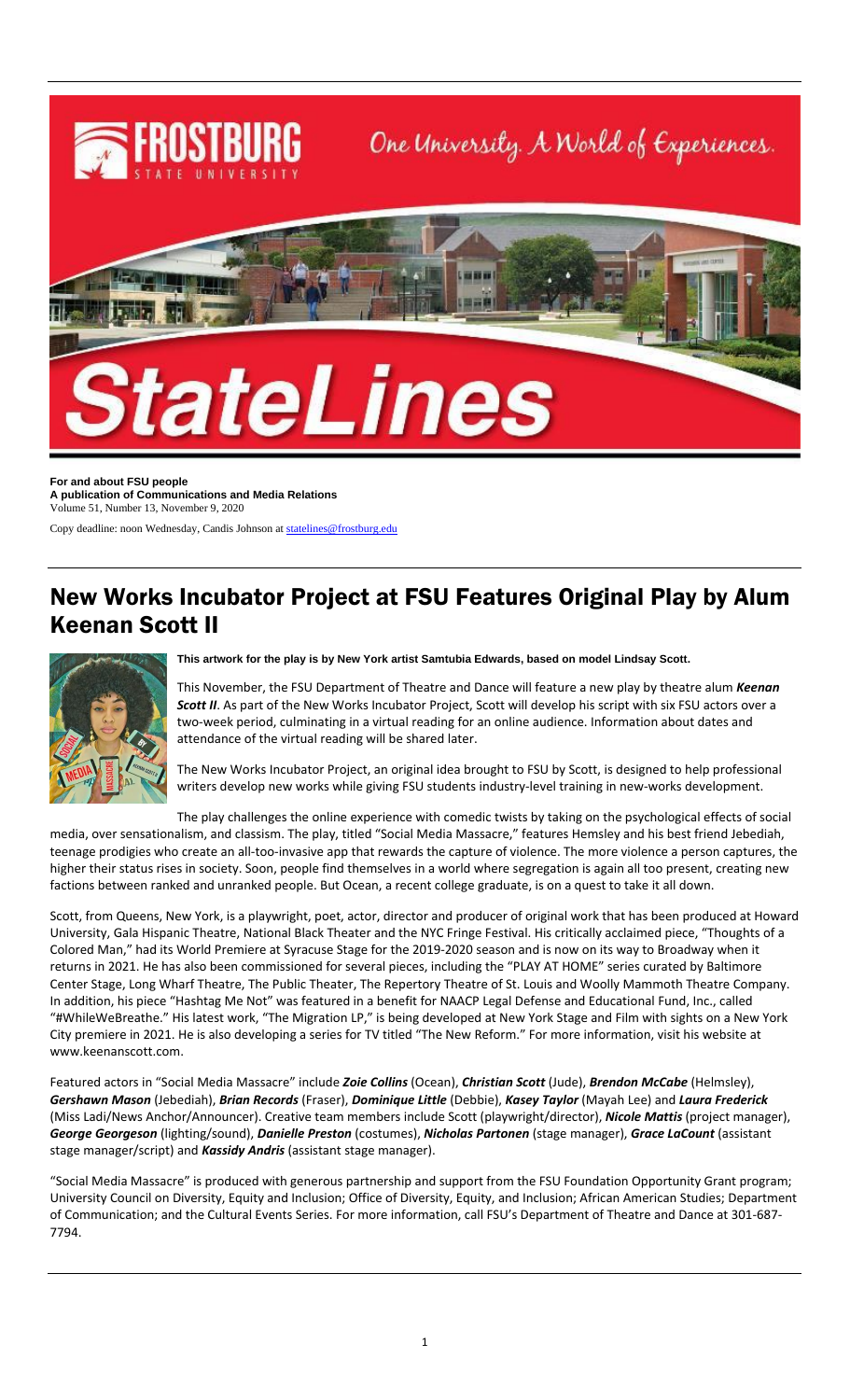## Help for Students

## Spring 2021 Advising and Registration Tools

As you begin preparing for your spring 2021 advising appointments, remember that the Center for Academic Advising and Retention (CAAR) provides many useful resources to help students graduate in a timely manner.

One of the resources you may find most helpful is CAAR's collection of suggested Eight-Semester Plans of Study for each of FSU's majors. These plans are in alignment with the Undergraduate Catalog and are designed to provide students and advisors with a quick overview of essential courses to take each semester. The library of plans is available online through the [CAAR Office webpage.](https://www.frostburg.edu/academics/academic-success-network/Center-for-Academic-Advising-and-Retention/8-semester-plans/index.php) Once at the website, select the Academic Year in which you began college to view the plans available for you.

For info, visit CAAR's [Registration Frequently Asked Questions](https://www.frostburg.edu/academics/academic-success-network/Center-for-Academic-Advising-and-Retention/registration-frequently-asked-questions.php) page. If you have additional questions about registration or the suggested plan of study for your major, contact your academic advisor or email the CAAR Office at [caar@frostburg.edu.](mailto:caar@frostburg.edu)

## Have Issues or Concerns?

Be sure to continue to pass on your concerns to President Nowaczyk a[t president@frostburg.edu](mailto:president@frostburg.edu) or, for specific academic issues, to Dr. Michael Mathias a[t provost@frostburg.edu.](mailto:provost@frostburg.edu) And emai[l COVIDtesting@frostburg.edu](mailto:COVIDtesting@frostburg.edu) for questions about COVID testing and [Fall2020@frostburg.edu](mailto:Fall2020@frostburg.edu) for general questions about the fall semester.

## Virtual Support Group for Students

FSU's Counseling and Psychological Services is hosting a weekly virtual support group on **Fridays** at noon for students through the rest of the semester. You're invited to share your challenges/concerns in a safe and non-judgmental space. Access the support group a[t https://frostburg.webex.com/webappng/sites/frostburg/meeting/download/53993dc6bea8870bce54d5114a3e2c89.](https://frostburg.webex.com/webappng/sites/frostburg/meeting/download/53993dc6bea8870bce54d5114a3e2c89)

And as always, CAPS is available for individual support for students if needed. Call 301-687-4234.

# Free Online Tutoring via NetTutor

Just a reminder that online tutoring is available via NetTutor this semester. Students can ask a quick question, upload a paper (48- to 72-hour turnaround time) and/or receive live tutoring from professional tutors.

NetTutor is available 24/7.

Some of the subjects include accounting, anatomy, biology, business, chemistry, computer science, economics, literature, foreign languages, geology, history, logic, math, music, nursing, philosophy, physics, political science, psychology, sociology, student success and writing.

Students must request access to the Tutor Resources course in Canvas by emailing Mark Smith a[t msmith@frostburg.edu.](mailto:msmith@frostburg.edu)

#### Music

**Because of the coronavirus pandemic, musical performances before public audiences will not be held until conditions warrant. However, the Department of Music is planning a series of online presentations. Visit [www.frostburg.edu/concerts](http://www.frostburg.edu/concerts) and click an event to be directed to the FSU Localist Events page; click the red "Join Steam" button on the right side of page to join the livestream. Performances are free to view online. For info, contact FSU's Department of Music at 301-687-4109.**

**If you miss the livestreams, Music Department recitals are available for viewing on YouTube: Frostburg Music Department.**

**Up to 50 members of the campus community are invited to attend the following events in Pealer Recital Hall in person, masked and with social distancing. Admission is free unless otherwise noted.**

### FSU's Opera Theatre Presents an Evening of Scenes From Opera and Musical Theatre

FSU's Department of Music Opera Theatre will present a virtual performance of scenes from opera and musical theatre on **Monday, Nov. 16**, at 7:30 p.m.

The program will showcase students from FSU's Opera Workshop accompanied by pianist *Dr. Joseph Yungen*. It will feature selections from "The Sound of Music" and "West Side Story," as well as scenes and arias from operas by George Frideric Handel, Wolfgang Amadeus Mozart, Pietro Mascagni, Giacomo Puccini and Georges Bizet.

The program will open with the well-known "card trio" from Bizet's iconic opera "Carmen," in which three gypsies, including the title character, foretell the futures for Frasquita and Mercedes, which are wealth and love, but for Carmen, death. *Alana James* and *Hannah Hieronimus* sing Frasquita and Mercedes, respectively, while *Jerri Perry* sings Carmen.

The second half of the program is sure to evoke a smile with favorite songs from Rodgers and Hammerstein's "The Sound of Music." Joining the singers from the first half are *Kassidy Andris* and *Alexus Niblack*. The ensemble begins with two choral pieces sung by the nuns of the convent: the "Morning Hymn" and "Alleluia," followed by "Maria." Niblack solos with "My Favorite Things," followed by Andris and *Andrew Hartnett* singing the duet "Sixteen Going on Seventeen." The program ends on a high note with James taking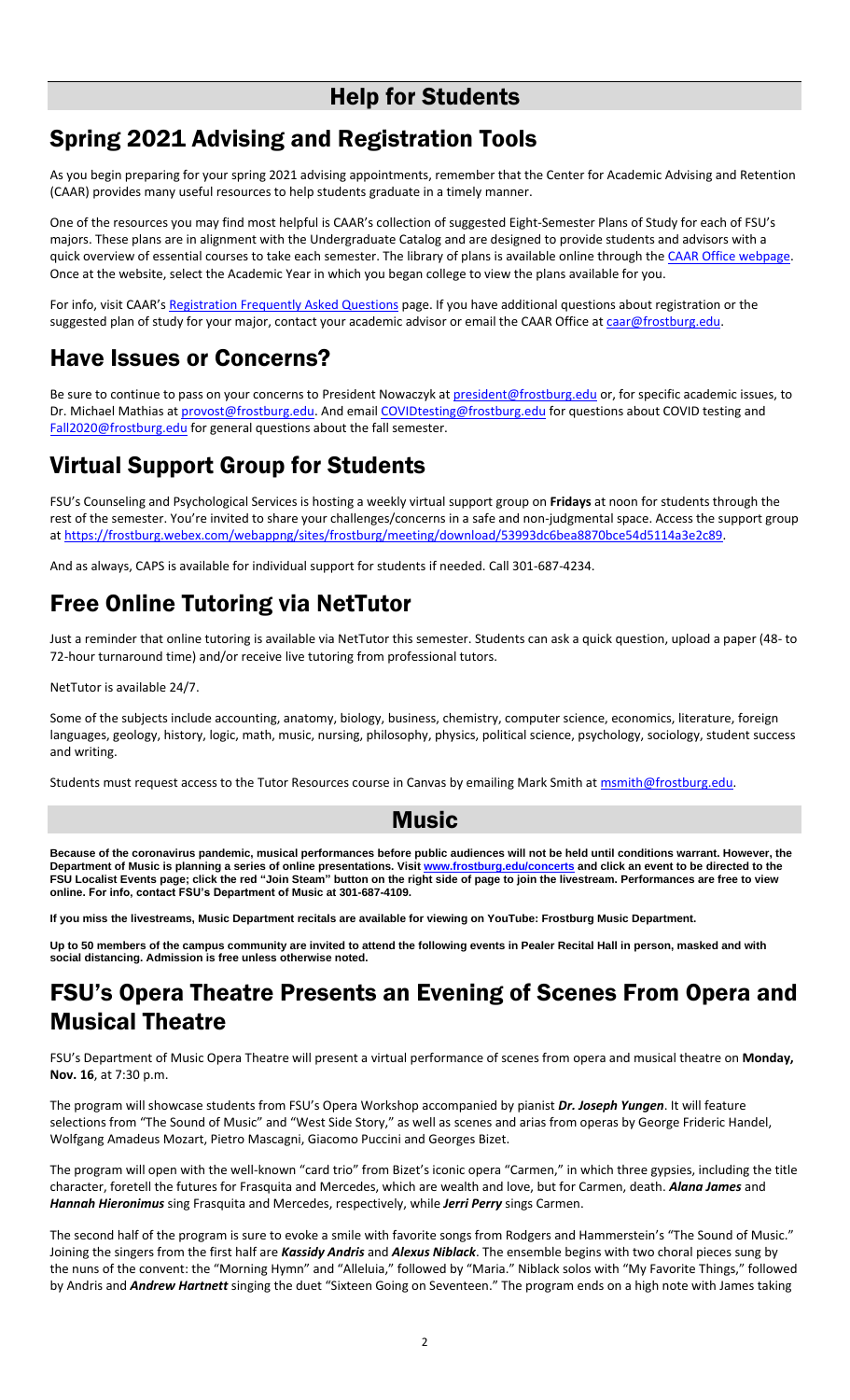the lead in singing "I Feel Pretty" from Leonard Bernstein's hit musical "West Side Story," with Andris, Niblack and Perry chiming in as the shop girls making commentary.

### FSU Troubadours Tenor/Bass Choir to Be Joined by Flight 93 Memorial Chorus for Veterans Appreciation Concert

FSU's Department of Music, in conjunction with the FSU Veterans Services, will present the FSU Troubadours Tenor/Bass Choir and the Flight 93 Memorial Chorus in a virtual Veterans Appreciation Concert, titled "To Those Who Serve," on **Friday, Nov. 13**, at 7 p.m.

The choir, conducted by *Dr. Scott Rieker*, and the chorus, conducted by Jeff Avey, will be accompanied by collaborative pianist Robert Bittinger.

Featuring a wide variety of repertoire paying tribute to servicemembers, including patriotic and barbershop tunes, it will be an evening to recognize in song the service of our veterans.

This event is sponsored, in part, by Phi Mu Alpha Sinfonia.

## Jazz Combo to Perform in Virtual Fall Concert

FSU's Department of Music will present its Jazz Combo in a virtual fall concert on **Saturday, Nov. 14**, at 7:30 p.m.

Directed by *Tom Harrison*, the FSU Jazz Combo consists of *Brice Simpson* on trumpet, *Andrew Hartnett* on piano, *Shawn Zimmerman* on guitar, *Ryan Barber* on drums and Harrison on bass.

The stylistic theme for the concert leans toward the hard bop and soul jazz styles that gained popularity during the late '50s and the '60s and have influenced the genre to the present. This type of music incorporates elements of gospel, soul and blues, with memorable melodies and repeated funky rhythms. This makes the jazz style more accessible to the general public, while still allowing room for musicians to display their talent for improvisation.

Some swing, Latin and a ballad will also be included in the concert.

"The Jody Grind" is from the 1956 album of the same name by Horace Silver that reached number 8 on the Billboard Jazz Album chart. The original recording featured Pittsburgh drummer Roger Humphries who still performs in the Pittsburgh area.

"Recordame," written by saxophonist Joe Henderson when he was 15 years old, has become a jazz standard.

"Ladybird," composed by pianist Tadd Dameron, is one of the most frequently performed songs in jazz. The Jazz Combo arrangement incorporates a John Coltrane chord progression to substitute for parts of the song.

"Cantaloupe Island" is one of the most popular tunes composed by Herbie Hancock in 1964 while he was a member of the Miles Davis Quintet. It appeared on Hancock's "Empyrean Isles" album.

"A Quiet Summer" is a pensive jazz ballad written by Simpson and reflects on the summer of 2020.

"Smile Meditation" was written by Woody Goss of Vulfpeck, a group that has gained wide appeal among younger audiences with its jazz-, funk- and R&B-influenced music.

"Invitation," composed by Bronislaw Kaper with lyrics by Paul Francis Webster, was used in the 1950 film "A Life of Her Own." Because of its exotic melody and structure, the song has been a favorite of jazz and Latin jazz artists.

"Cold Duck Time," a soul jazz tune by Eddie Harris, a Chicago jazz multi-instrumentalist and composer of "Freedom Jazz Dance," was first performed at the Montreux Jazz Festival in Switzerland in 1969.

### Seminars/Webinars

## P&E Alumni Webinar – Panel Discussion on Double Majors in Physics and Engineering



The Physics and Engineering Alumni Webinar Series will present "Double Majors in Physics and Engineering: Panel Discussion" on **Monday, Nov. 9**, from 6 to 7 p.m. In this first installment, FSU alums *Joseph Gleason* and *Sean Black* will discuss the exciting opportunities in store for students who pursue majors in both physics and engineering. You can join the Webex meeting at this [link](https://frostburg.webex.com/webappng/sites/frostburg/meeting/download/419d0f50763d4891ac573df126ee3610?siteurl=frostburg&MTID=m3501af57ce358cd45ce2ffb11dd1269d) or email [ejmoore@frostburg.edu](mailto:ejmoore@frostburg.edu) for alternate ways to join.

Gleason graduated from FSU in 2016 with a double major in physics (engineering physics track) and engineering (electrical engineering concentration). He is a radar engineer for Naval Air Systems Command (NAVAIR) and works at the Patuxent River Naval Air Station. His projects are mainly focused on developmental and integration efforts for unmanned aerial vehicle (UAV) radars. He also attends the Naval Postgraduate School, where he is working on his master's in systems analysis, a degree focused on probability and statistical analysis, as well as operations research analysis.

Black graduated from FSU in 2020 with a dual major in engineering (materials engineering concentration) and physics (engineering physics track) and a minor in math. He is a systems engineer and data analyst at Johns Hopkins Applied Physics Lab where he works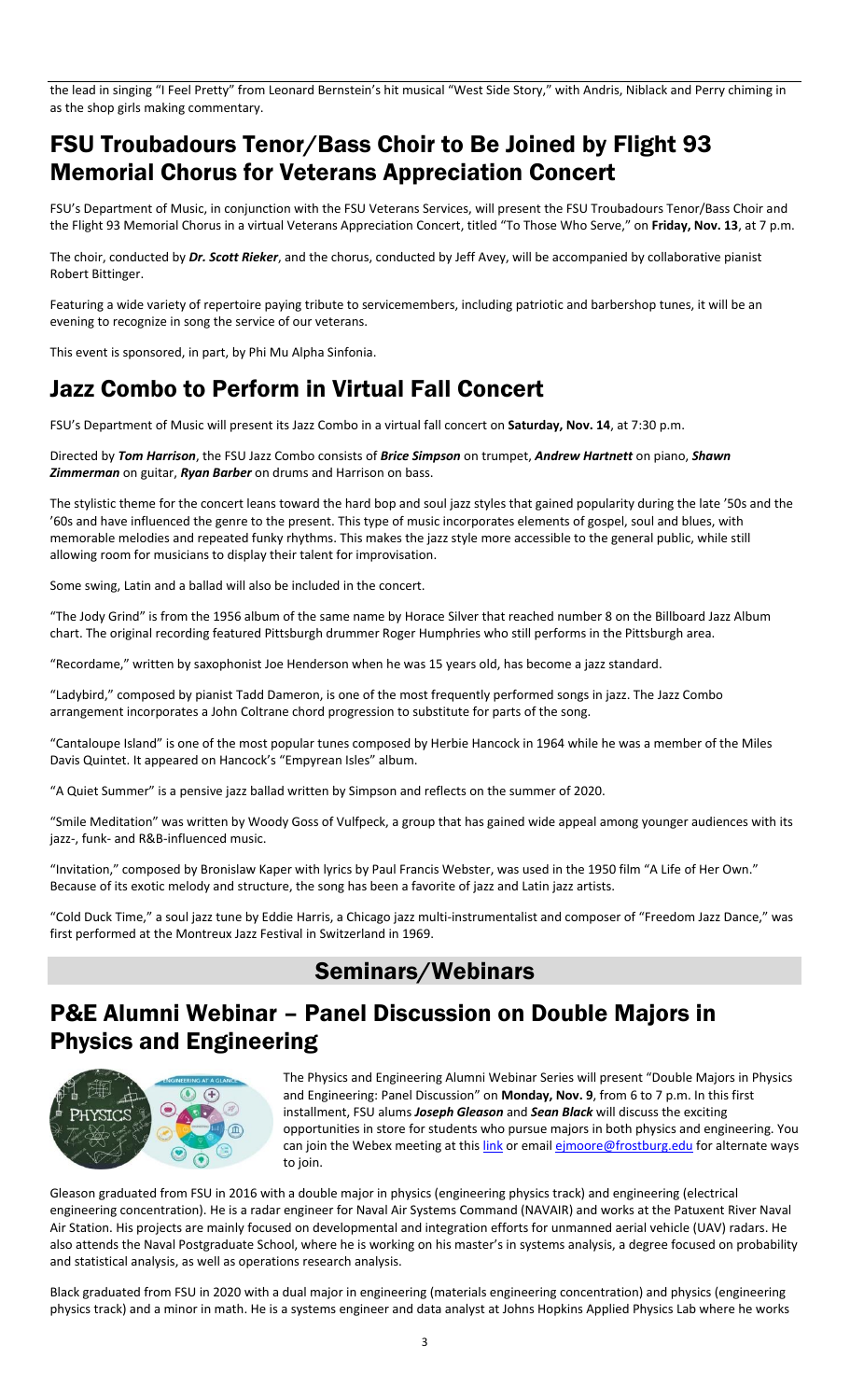on several projects in systems engineering, analysis and artificial intelligence in UAVs. While working full time, he is also pursuing his master's from Johns Hopkins in artificial intelligence.

## Materials Engineering Special Seminar Features FSU Alum Robert Burns



FSU's Department of Physics and Engineering will present alumnus Robert Burns Jr. in a virtual seminar on **Tuesday, Nov. 10**, from 9:45 to 10:30 a.m. Titled "The Secret of Engineering Capstone Project Success and an Introduction to the Materials Engineering Career at the Department of the Navy," the seminar is free to view online.

This is great career opportunity for students who are interested in general engineering or mechanical engineering.

In 2019, Burns earned his bachelor's degree in material engineering with a minor in physics from FSU. While attending FSU, he assisted Dr. Zhen Liu on various research papers, as well as served on the FSU Engineering Advisory Board on several occasions. As part of his studies, he co-led his senior capstone design project team "Meltech" with Ryan Miller, and he and Miller traveled to Portland, Ore., to present at the World's Materials Science and Technology conference in October of 2019. Burns worked under Liu in the Mechanical Testing Lab for two years and as a resident assistant on campus for three and a half years. Before graduating, due to academic and service excellence, Burns was selected as the commencement speaker from the College of Liberal Arts and Sciences at FSU's 155th commencement ceremony.

Outside of the classroom, Burns was a composite engineering intern at Meggitt Defense Systems, where he completed work for Department of Defense aerospace applications. He is now employed as a materials engineer for the Office of Naval Intelligence in Washington, D.C., under the U.S. Navy's Center of Excellence, where he performs strategic scientific and technical intelligence analysis.

For assistance entering the virtual meeting event, contact Liu a[t zliu@frostburg.edu.](mailto:zliu@frostburg.edu)

#### **Exhibitions**

#### FSU's Roper Gallery to Feature Fall 2020 Senior Exhibition, 'Manifest'

FSU's Department of Visual Arts will host the fall 2020 senior exhibition, "Manifest," through **Wednesday, Nov. 18**, at the Stephanie Ann Roper Gallery in FSU's Fine Arts Building. This exhibition is free and open to the public.

Seniors exhibiting their work include *Najee Gordon-Moffett*, *Jamar Johnson*, *Kendall Lebherz*, *Paula Navarro* and *Ana M. Sines*.

Gordon-Moffett will graduate from FSU with a bachelor's degree in art and design; her focus studies include graphic design and illustration. After graduation, she plans to continue developing her designs and gain recognition through freelance work.

Johnson is a transfer student from Prince George's Community College. He is graduating with a bachelor's degree in art and design, with a focus on graphic design and photography. After graduation, he plans to continue freelance work and venture into the music industry.

Lebherz is graduating with a degree in art and design, with a major in ceramics and sculpture and a minor in art history. After receiving his degree, he plans to move forward with his ceramic career and open his own studio.

Navarro is graduating with a degree in art and design; they minored in art history while focusing on graphic design and printmaking. After graduation, Navarro plans to pursue their master's.

Sines is a transfer student from Garrett College where she earned dual degrees in applied science in graphic/web design and computer business applications. She will graduate from FSU with a major in art and design and a minor in graphic design. After graduation, she plans to continue her education.

The Roper Gallery is open **Mondays and Wednesdays through Fridays** from 1 to 5 p.m. and **Tuesdays** from 3 to 5 p.m. For info, contact the Department of Visual Arts at 301-687-4797.

To prevent the spread of the coronavirus, FSU follows state health guidelines requiring the wearing of masks and physical distancing from others. Visitors to campus must visi[t www.frostburg.edu/checkin](http://www.frostburg.edu/checkin) for symptom monitoring before arriving on campus and be prepared to display the "Reduced Risk" badge.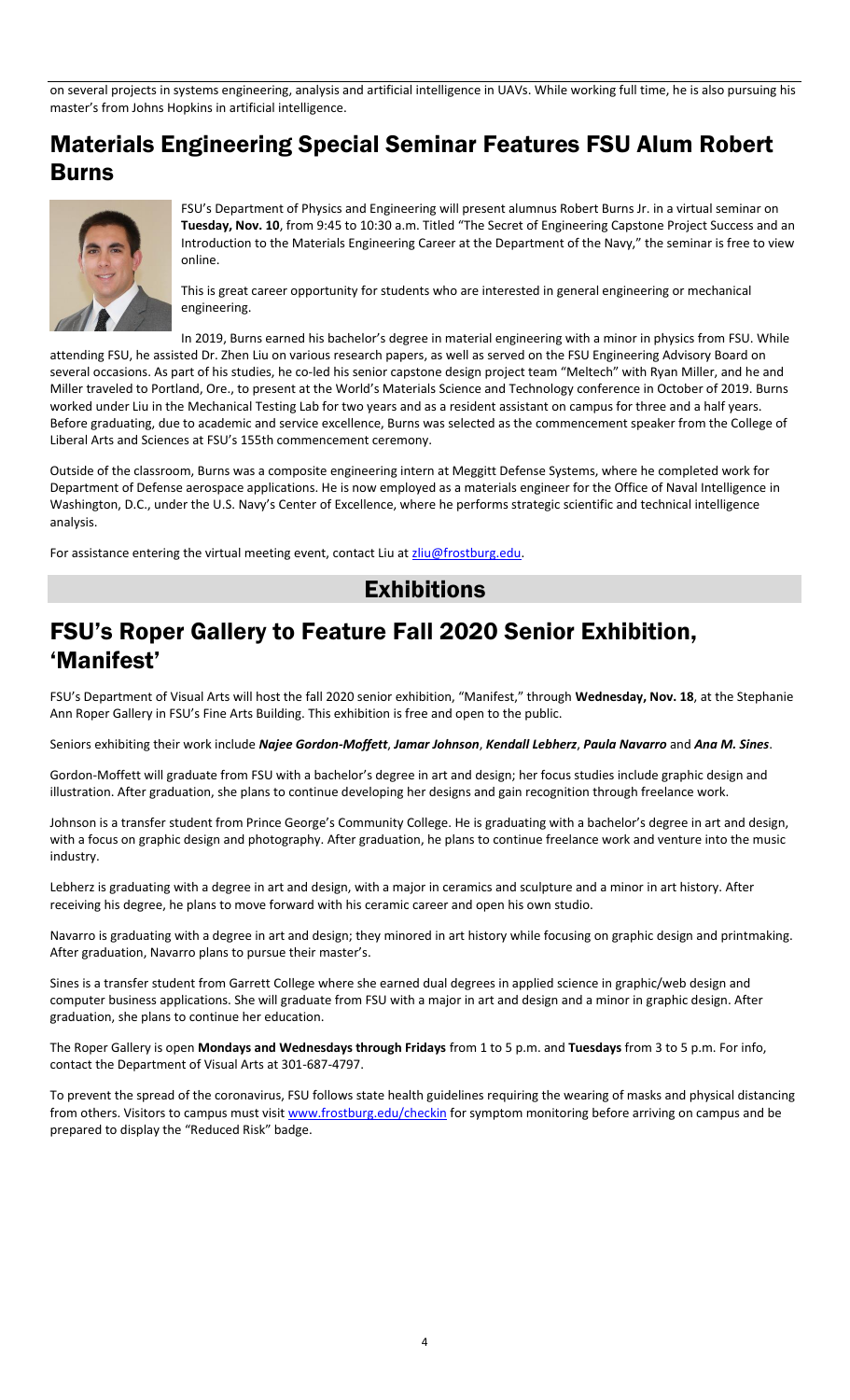## Points of Pride

## FSU's Andy Duncan Is Invited Guest Speaker at Online Events

#### Latest Essay Is Also Published



On Halloween weekend, *Andy Duncan*, a professor in FSU's Department of English and Foreign Languages, was an invited guest speaker for two online events in the speculative-fiction community.

For the Asimov Collection Symposium at West Virginia University, Duncan moderated a panel discussion of the Gunn Center for the Study of Science Fiction at the University of Kansas that included James Gunn, the center's 97-year-old founder and director emeritus.

For the World Fantasy Convention, Duncan did a fiction reading and spoke on three panels: "Tell Me a Story: Audiobooks," "There's Comedy in My Fantasy!" and "Is Fantasy Essential?"

Duncan's latest essay, "Gahan Wilson (1930-2019)," was published in the "World Fantasy Convention Souvenir Book," edited by Patrick Swenson (Bonney Lake, Wash.: Fairwood Press, 2020).

#### Take Note

## Healing the Heart of Democracy Discussion to Be Held After the Presidential Election

Be sure to join the second of two virtual discussions facilitated by the Communication Leadership Lab about "Healing the Heart of Democracy During a Divisive Election Year" on **Tuesday, Nov. 10**, at 6 p.m. via Zoom. This mindful virtual discussion will again draw on excerpts from Parker J. Palmer's inspiring book, "Healing the Heart of Democracy: The Courage to Create a Politics Worthy of the Human Spirit" (2011) and offer some mind-body skills practice. Discussion will also focus on how to manage any anxieties, emotions or concerns that citizens might have about election outcomes this fall, including exploring civic engagement opportunities and implementing civil public demonstration and coalition-building strategies.

This Choose Civility session is being cosponsored by FSU's Leadership Studies program; Voter Engagement Committee; Office of Civic Engagement; Office of Diversity, Equity and Inclusion; Lewis J. Ort Library; Student-Athlete Advisory Council (SAAC) Community Engagement Subcommittee; The Bottom Line; Student Government Association; the Beall Institute for Public Affairs; and Mindful Well-Being Group; as well as ACM's Democracy Commitment Committee, Peace Club and Mind-Body-Wellness Group.

Register in advance for the virtual meeting a[t https://is.gd/lo1bsG.](https://is.gd/lo1bsG) For info on the Choose Civility chapter of Allegany County, visit https://www.alleganycountylibrary.info/choose-civility</u>. For event info, contact Dr. Elesha L. Ruminski, Communication Leadership Lab coordinator, a[t elruminski@frostburg.edu,](mailto:elruminski@frostburg.edu) , or Kayli Dunithan, lab assistant, at [krdunithan0@frostburg.edu.](mailto:krdunithan0@frostburg.edu)

# Are You Ready for Big Interview?

FSU now offers a free training system that features a new and innovative way to help you prepare more effectively for a job interview.

Big Interview is an online system that combines training and practice to help improve your interview technique and build your confidence. Big interview allows you to practice general, behavioral and technical questions tailored to more than 140 industries. There are also instructional videos on resumes, negotiating and your first 90 days on the job.

To set up your Big Interview account:

Go t[o http://frostburg.biginterview.com](http://frostburg.biginterview.com/) and click "Register."

Complete the registration process. (You must use your FSU email address.)

You'll then receive a confirmation email at your FSU email account. Click "Verify" in the email, and you'll be able to start using Big Interview.

If you'd rather practice in person, the Career and Professional Development Center can help. You can schedule a mock interview at any time by calling 301-687-4403.

## No Bus on Nov. 11

Allegany County Transit buses will not run on Veterans Day, **Wednesday, Nov. 11**.

## University Police Participating in 'No-Shave November'

This year, University Police officers are again participating in "No-Shave November" as a way of raising awareness and money to benefit 10-year-old Landen Richie, who faces a rare genetic disorder and related medical challenge.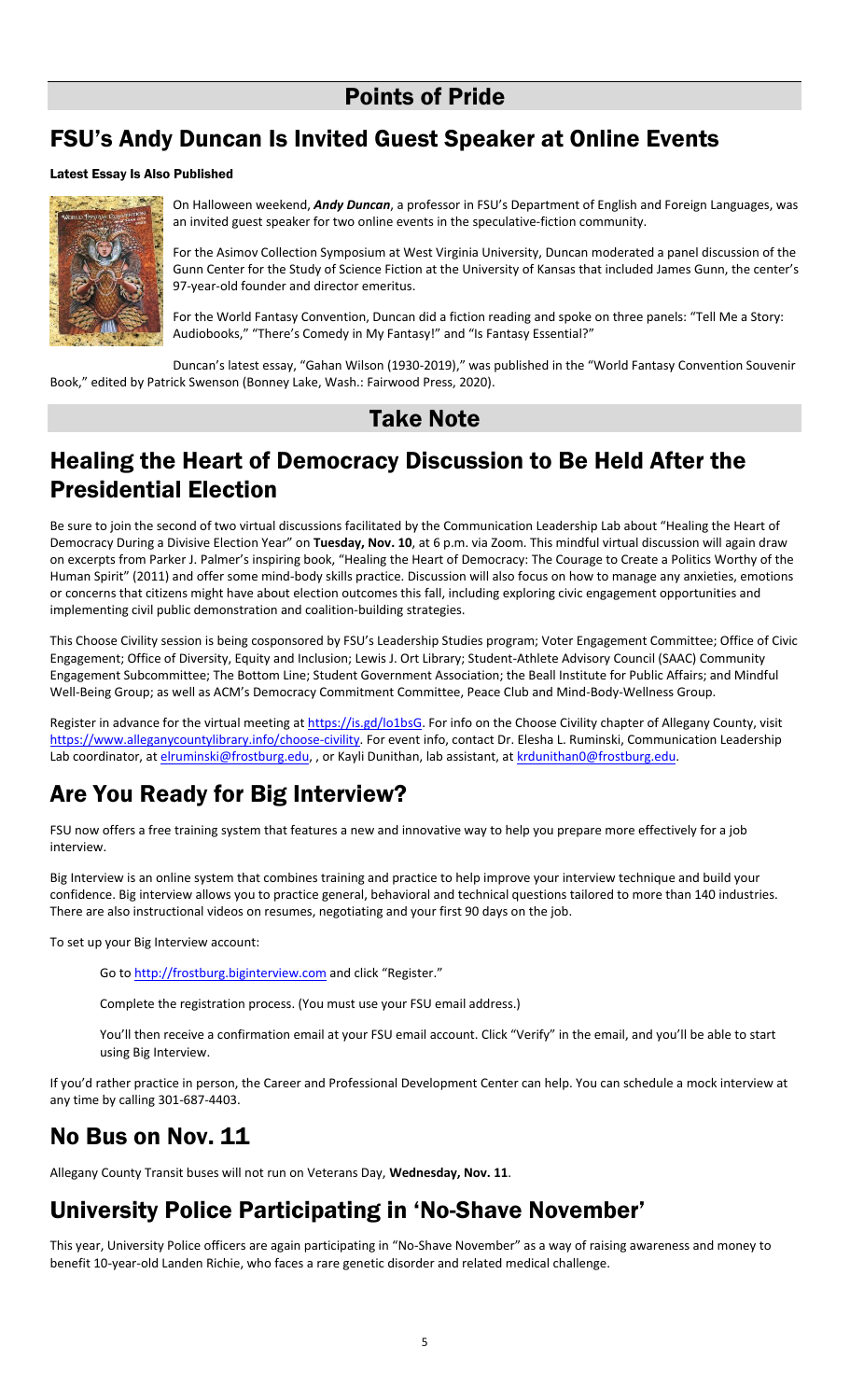Though officers may look a little shaggy over the next few weeks, know that they are doing this for a good cause. No-Shave November is a national program supported by public safety officials nationwide. University Police is joining Frostburg City Police and the Allegany County Sheriff's Office in this effort.

Anyone can donate any amount of money to benefit Landen and his family. Donations can be dropped off at the University Police. Checks should be made payable to Frostburg University FOP Lodge No. 147. Last year, FSU's department alone raised \$625 for Ben Starr, a teenager undergoing aggressive cancer treatment. This year, the goal is to raise at least \$800.

For info, contact S/Cpl. Daniel L. Dunn a[t dldunn@frostburg.edu.](mailto:dldunn@frostburg.edu)

#### December Commencement News

In a year unlike any other, FSU has had to make the difficult decision to postpone its commencement ceremonies. The December ceremony will be rescheduled at a future date when it is safe to hold large gatherings. FSU does not yet know when that will be or the details and format of that ceremony, but you will be provided with at least a month's notice when it is scheduled. FSU email accounts of graduating students will remain activated through that time, so continue to check your email for messages. FSU will also announce any further details on FSU social media an[d www.frostburg.edu](http://www.frostburg.edu/) and [www.frostburg.edu/commencement.](http://www.frostburg.edu/commencement)

Those who cannot make it to that rescheduled ceremony, but who still wish to walk in commencement, may join in any of the subsequent commencements through 2022. Your position in the 2020 graduating class will be announced at that ceremony. You only need to send a notification to *commencement@frostburg.edu*, preferably a month before the ceremony you have chosen.

Beginning on **Monday, Dec. 7**, FSU will celebrate an interactive virtual "Grad Week" on social media, allowing graduates to participate in celebrating their achievements and receive congratulations from friends, family, faculty and the FSU community.

On **Friday, Dec. 11**, a special commencement site with "on-demand" ceremony features (not a live event), such as personalized slides of each graduate, will be online and available to view by the public. **December and August Graduates: Watch your FSU email and home mailing address for further details and instructions on this.**

**December and August Graduates:** As stated in emails sent to you previously, upon approval by the Registrar's Office, your cap and gown will be mailed at no charge directly to you from Oak Hall, to be received on or about **Monday, Nov. 16**, as long as submitted by the due date of Oct. 25. **Any orders submitted after the due date may take up to two weeks for processing and delivery.** Note: Although not required, if you'd like to have your cap and gown to wear for the slideshow photo submission mentioned above, you should order as soon as possible. If you have not done so already, order your cap and gown online at

[http://bookstore.frostburg.edu](http://bookstore.frostburg.edu/); select Graduation Tab, then Order Graduation Attire and click Let's Get Started to begin the order.

For info, email [commencement@frostburg.edu.](mailto:commencement@frostburg.edu)

## Recruitment Process Begins for Sloop Institute for Excellence in Leadership

Once again, the recruitment process for The Sloop Institute for Excellence in Leadership has begun, and your support is requested in identifying an outstanding group of sophomores and juniors to participate. This year the institute will be held **Friday, Feb. 26**, and **Saturday, Feb. 27, 2021**, at FSU.

The Sloop Institute for Excellence in Leadership is an experiential learning experience that teaches participants an innovative way to look at leadership and how they can improve as student leaders. This is an institute for those looking to enhance their leadership skills no matter what type of position they already hold.

Each year an exceptional group of 40 students are invited to participate in a day-and-a-half event that allows them to forge beneficial mentoring relationships with FSU faculty, staff and alumni. This retreat provides students an opportunity to learn from each other, build important relationships and refine their leadership skills. This year's program will also feature special guest leadership consultants in virtual but interactive sessions.

Note that students who have attended in the past are ineligible to attend again this year.

If you know a student who displays leadership potential, be sure to encourage them to apply. The application can be found at [https://forms.frostburg.edu/f/sloop-application.](https://forms.frostburg.edu/f/sloop-application) The deadline for applications is **Thursday, Nov. 12**.

For info, contact Donna Briner at 301-687-3137 o[r dlbriner@frostburg.edu.](mailto:dlbriner@frostburg.edu)

## Call for Presenters – 10th Annual Regional Conference on Teaching, Learning and Scholarship

The Center for Teaching Excellence at FSU is seeking presenters for the 10th Annual Regional Conference on Teaching, Learning and Scholarship to be held **Wednesday, Jan. 20**, 2 to 4 p.m., **Thursday, Jan. 21**, noon to 2 p.m. and **Friday, Jan. 22**, 10 a.m. to noon. This year presenters and attendees will participate live online. CTE's annual regional conference aims to help instructors and other educators share ideas and pedagogical strategies while strengthening partnerships within the region.

Proposals are encouraged from faculty and staff at FSU and other state and regional colleges and universities.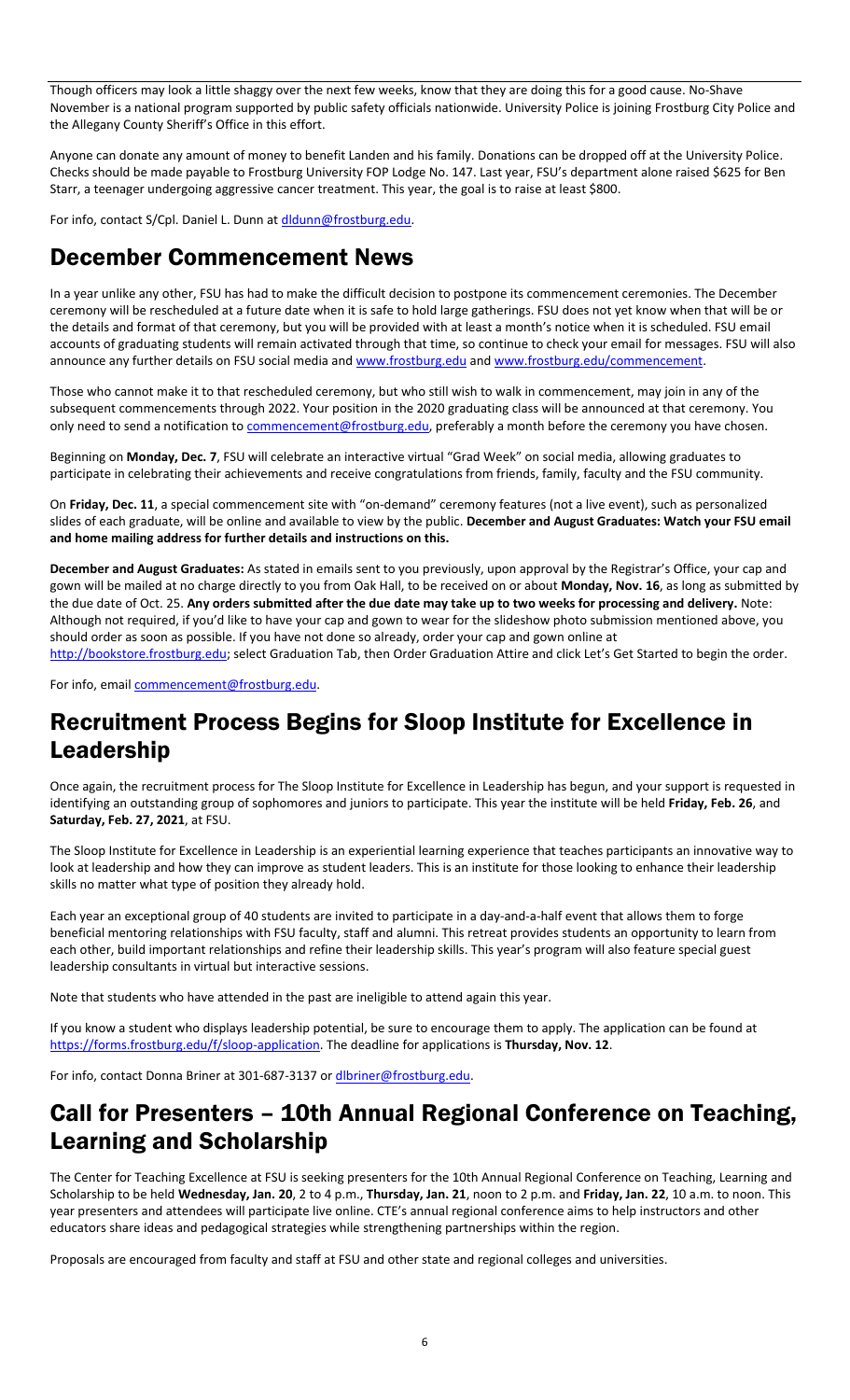Proposals on the following topics are especially encouraged:

**Diversity, Equity and Inclusion in Teaching**: Teaching approaches that help underrepresented populations and students with different backgrounds and abilities feel included

**Hybrid Teaching and the Socially Distanced Classroom**: Which activities should be online and which in the classroom; how to adapt flipped-classroom, student-centered and group activities for the socially distanced classroom; and how to divide classroom activities for cohorts meeting on different days

**High-Impact Practices**: Practices that increase rates of student retention and student engagement [\(www.aacu.org/leap/hips\)](http://www.aacu.org/leap/hips)

**Teaching With Technology**: Using technology to improve learning outcomes, teach technological fluency, provide open educational resources or make online learning more effective

**Scholarship of Teaching and Learning**: Sharing evidence-based teaching practices, or examples of turning your own classroom innovations and activities into research on teaching and learning

**Course Showcase**: Case studies demonstrating innovative classroom activities

Presentations may take any of the following formats: 30-minute presentation followed by 20 minutes Q&A, 50-minute interactive presentation or demonstration of an online activity, or 50-minute roundtable/working group discussion topic

Proposals should include a presentation title and an abstract of one to two paragraphs. Abstracts describing course showcases or class activities should include the learning objectives for conference attendees as well as for students.

Submit proposals at<https://forms.gle/AQpyZLBwtXDbhGZY7b> by **Friday, Dec 4**. Final selections will be announced **mid-December**. For info, email [cte@frostburg.edu](mailto:cte@frostburg.edu) or contact Shoshana Brassfield at 301-687-7391.

## Winter Market Comes Back to Mountain City Traditional Arts

Mountain City Traditional Arts, at 25 E. Main St. in Frostburg, will host its winter markets on the **first and third Saturdays, November through April**, from 10 a.m. to. 1 p.m. Come out for honey, locally raised meats and eggs, baked goods and other seasonal foods. Masks are required, hand sanitizer is provided and people are asked to maintain a 6-foot distance from others.

## Registration for Intersession Has Begun



Students! Be sure to make the most of your time this winter break and catch up, keep up or get ahead with Intersession.

This is a great option for those who want to get caught up without having to increase their spring workload, athletes in need of extra credits or a GPA boost to maintain eligibility, and any student who wants to start a path to early graduation.

For details and course options, visit [www.frostburg.edu/intersession.](http://www.frostburg.edu/intersession)

## Toys for Tots – On-Campus Competition



The FSU Veterans Center is sponsoring a campus-wide competition to see which department or organization can collect the most toys for the Toy Thunder – the Toys for Tots Program serving Allegany County.

The winning department or organization that collects the most donations in new unwrapped toys

or donations for families in the area will receive a lunch for its department/organization during finals week or at another preferred time.

The competition runs through **Monday, Nov. 16**. If you want to just donate toys without entering the competition, toys can be dropped off at the Veterans Center at any time up to **Sunday, Dec. 20**.

For info, email [vets@frostburg.edu](mailto:vets@frostburg.edu) or contact Danielle Dabrowski at dldabrowski@frostburg.edu.

# End-of-Semester Library Hours

The Ort Library is staying opening later!

Extended hours through finals begin **Monday, Nov 9**!

End-of-semester hours are as follows:

**Monday, Nov. 9, through Thursday, Nov. 12** – 8 a.m. to 11 p.m.

**Friday, Nov. 13** – 8 a.m. to 6 p.m.

**Saturday, Nov. 14** – 11 a.m. to 6 p.m.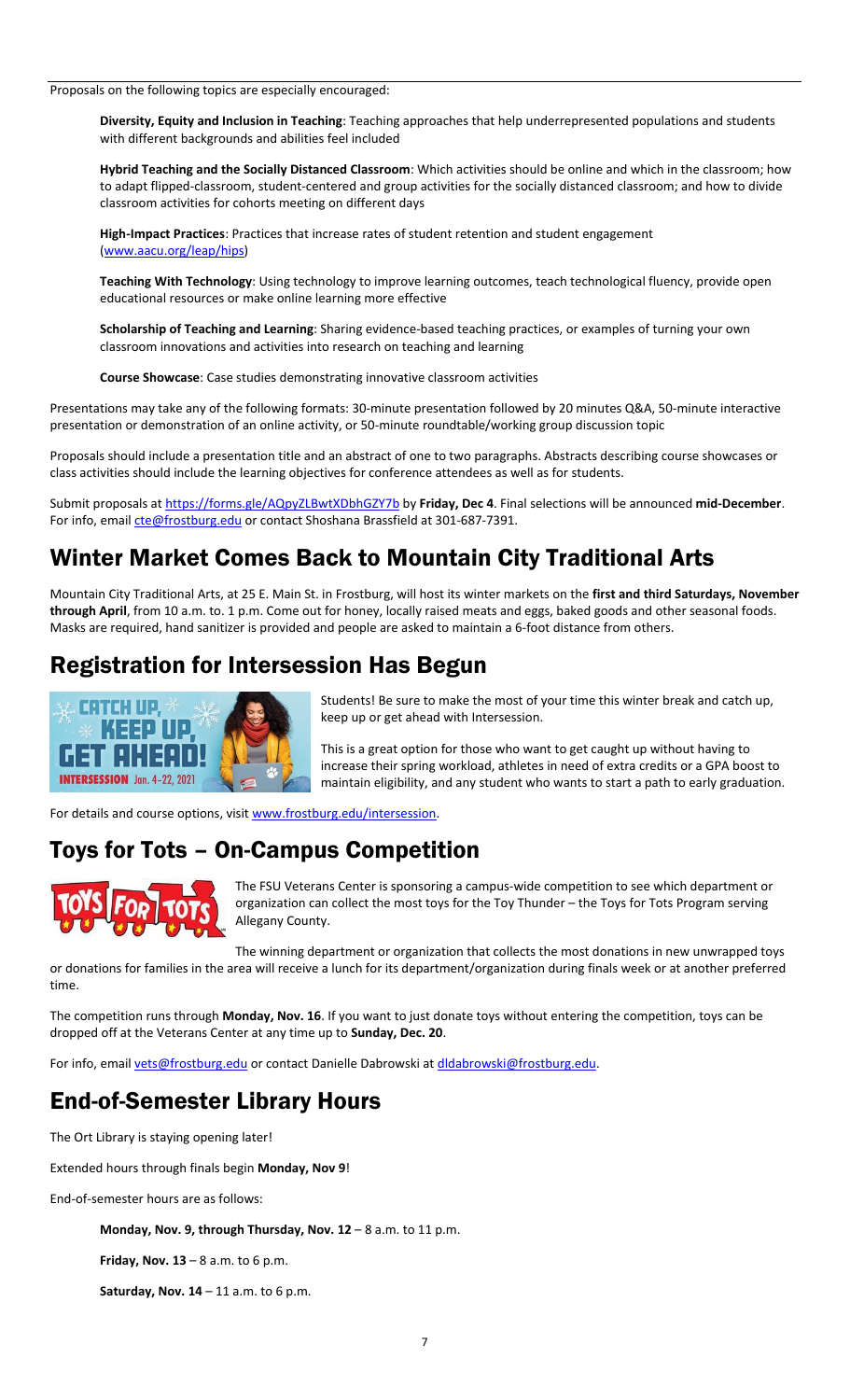**Sunday, Nov. 15** – 1 to 11 p.m.

**Monday, Nov. 16, through Thursday, Nov. 19** – 8 a.m. to 11 p.m.

**Friday, Nov. 20** – 8 a.m. to 8 p.m. **Saturday, Nov. 21** – 11 a.m. to 6 p.m. **Sunday, Nov. 22** – 1 to 11 p.m. **Monday, Nov. 23** – 8 a.m. to 11 p.m. **Tuesday, Nov. 24** – 8 a.m. to 5 p.m.

For info, contact the library's Main Desk during open hours at 301-687-4395 or [circulation@frostburg.edu.](mailto:circulation@frostburg.edu) Online resources remain accessible via the library's webpage at [www.frostburg.edu/library,](http://www.frostburg.edu/library) and online research help is available via chat, email or individual research consultations. Visi[t https://frostburg.libanswers.com](https://frostburg.libanswers.com/) or emai[l libref@frostburg.edu.](mailto:libref@frostburg.edu)

Check out the library's COVID-19 Response Guide for more information on services and spaces. Library staff remind everyone not to leave belongings unattended during this busy time, even if only for a short period. Also, observe the space, noise, and health and safety policies designated for each of the library's four public floors.

Second floor: Quiet floor/socially distanced group and individual study spaces/individual computer stations

Third floor: Quiet floor/socially distanced individual study spaces/individual computer stations

Fourth floor: Silent floor/socially distanced individual study spaces

Fifth floor: Group floor/socially distanced group and individual study spaces/individual computer stations/individual study rooms

## FSU Pool – Additional Open Swim Times

Additional open swim times have been added to the pool schedule. Be sure to continue to adhere to the COVID-19 policies in place for this area.

**Monday, Nov. 9**, open swim from 10:30 a.m. to noon

**Wednesdays, through Nov. 18**, 10:30 a.m. to noon

**Fridays, through Nov. 20**, 10:30 a.m. to noon

## Consider an Upper-Division Course in U.S. History for Spring 2021

Do you like American history? Do you need a 300-400 course to graduate? HIST 467 U.S. in the 20th Century: 1945-Present is the course for you! This upper-division class examines the key social, cultural and political questions facing U.S. society since the end of World War II, including the Cold War, the politics of the civil rights movement, changing gender norms, the war in Vietnam and the anti-war movement, the counterculture, the increasingly conservative turn and polarization of U.S. politics since the 1970s, and the Sept. 11 attacks and the "war on terror." Students will work with themes and sources related to history, politics and popular culture. This course is offered from 11 a.m. to 12:15 p.m., TR.

For info, contact Dr. Greg Wood a[t gwood@frostburg.edu.](mailto:gwood@frostburg.edu)

### Brady Health Conducting Flu Vaccine Clinics



Brady Health will administer the quadrivalent vaccine again this year. A quadrivalent influenza vaccine protects against four flu viruses, including two type A viruses and two type B viruses.

**Clinics will be held at Brady Health Mondays through Fridays from 9 a.m. to 4 p.m.** They are open to students, faculty and staff.

**You must call 301-687-4310 to schedule an appointment.**

The cost is \$20. (No insurance.)

You must be over 18 years of age. Be sure to wear short sleeves and your mask!

Even healthy people can get the flu, so don't forget to get your flu shot this year!

#### **Deadlines**

### Withdrawal Deadline Extended

The deadline for withdrawing from any undergraduate course (15-week session or 7-week session II) with a "W" has been extended to **Wednesday, Nov. 18**.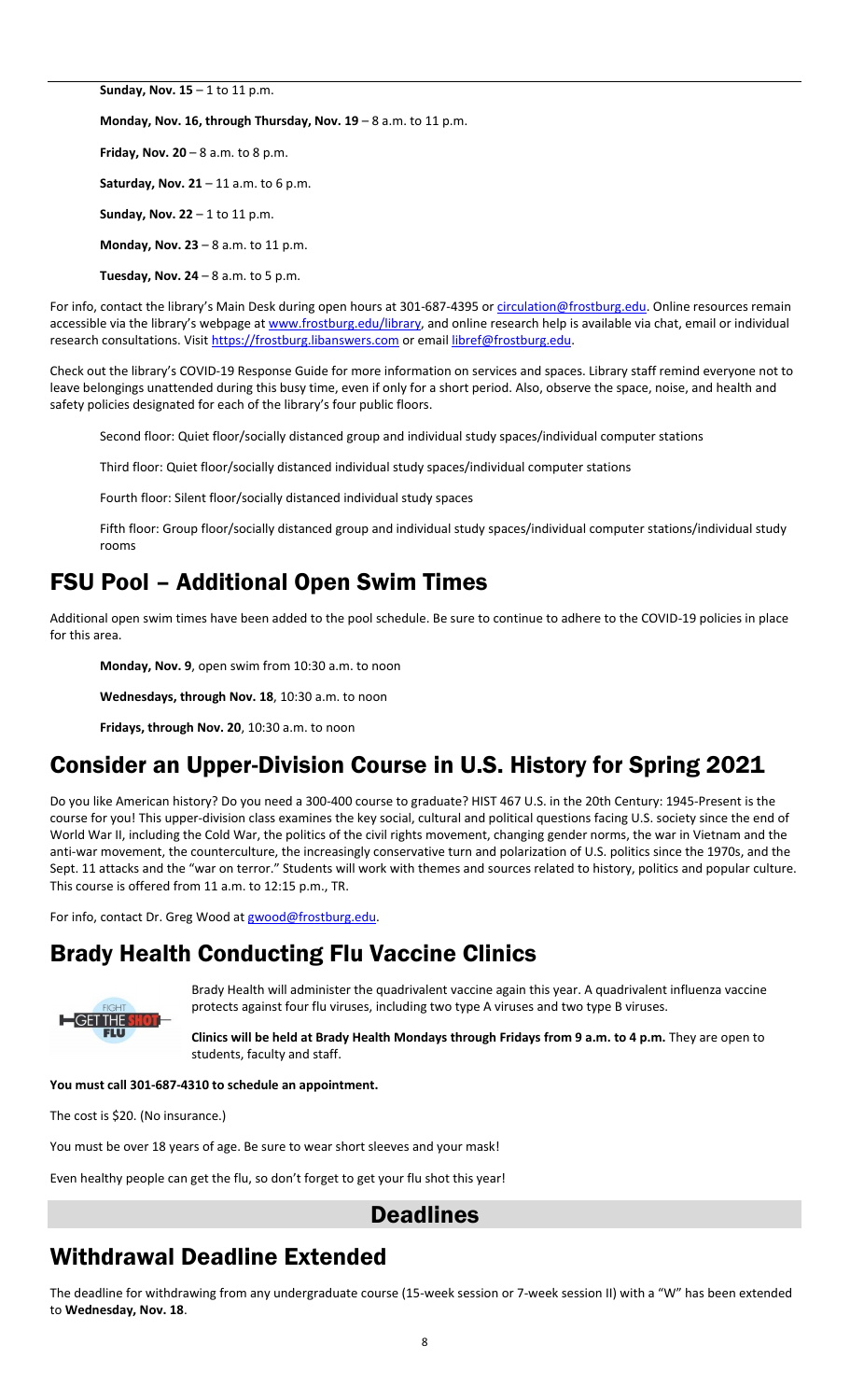Students are strongly encouraged to consult with their advisor to discuss possible academic implications before withdrawing from a course.

Students receiving financial aid or scholarships should also contact the Financial Aid Office [\(fsufinaid@frostburg.edu\)](mailto:fsufinaid@frostburg.edu) to determine what impact a "W" grade might have on their financial aid status.

Student-veterans should confer with the Veterans Services Office [\(vets@frostburg.edu\)](mailto:vets@frostburg.edu) to discuss possible implications for military educational benefits.

Student-athletes should consult the Athletic Compliance Officer [\(emseifarth@frostburg.edu\)](mailto:emseifarth@frostburg.edu) regarding possible implications for athletic eligibility.

Students can withdraw themselves from a course via their PAWS account. For assistance, contact reginfo@frostburg.edu.

**Note that the University will not be modifying its grading standards this semester.** The Student Government Association recently presented a proposal to adopt PC/NC grading, like last spring. SGA leadership discussed the proposal with the University's Academic Standards Subcommittee (the faculty committee charged with oversight of the University's academic standards). However, the subcommittee unanimously recommended that the proposal not be adopted in light of a number of important differences between the spring term and this fall term. The subcommittee's recommendation to maintain FSU's normal grading standards was accepted by the University's academic leadership. The extension of the withdraw deadline to the last day of classes was determined to be a reasonable response to these concerns.

#### Health and Safety Messages

#### Don't Drive Drowsy!



Make it a priority to get seven to eight hours of sleep per night.

Before the start of a long car trip, get a good night's sleep.

Avoid drinking any alcohol before driving. Consumption of alcohol interacts with sleepiness to increase drowsiness and impairment.

Always check your prescription and over-the-counter medication labels to see if drowsiness could result from their use.

If you take medications that could cause drowsiness as a side effect, use public transportation whenever possible.

Avoid driving during the peak sleepiness periods (midnight to 6 a.m. and late afternoon). If you must drive during these periods, pay attention to signs of drowsiness, such as crossing over roadway lines or hitting a rumble strip, especially if you're driving alone.

### Happy, Healthy, Hip!



Mental Health Monday Tip: Mend Monday

<https://www.lifehack.org/articles/communication/15-ways-rebuild-broken-relationship.html>

Tell Yourself Tuesday Tip: Transforming Trust

<https://positivepsychology.com/build-trust>

Wacky Wednesday Tip: Washing Away Worry

<https://youtu.be/4UYYzbzGk6s>

Thankful Thursday Tip: Tame Teamwork

<https://youtu.be/CYRpK9HBlIY>

Fun Friday Tip: Finding Fun Foods!

<https://tasty.co/article/hannahloewentheil/single-serve-recipes>

Social Saturday Tip: Seize the Holiday Season

<https://www.theodysseyonline.com/50-fun-things-to-do-around-christmas-time>

Self-Love Sunday Tip: Strengthening Your Sleep Schedule

<https://www.healthline.com/health/healthy-sleep/how-to-fix-sleep-schedule#get-daily-exercise>